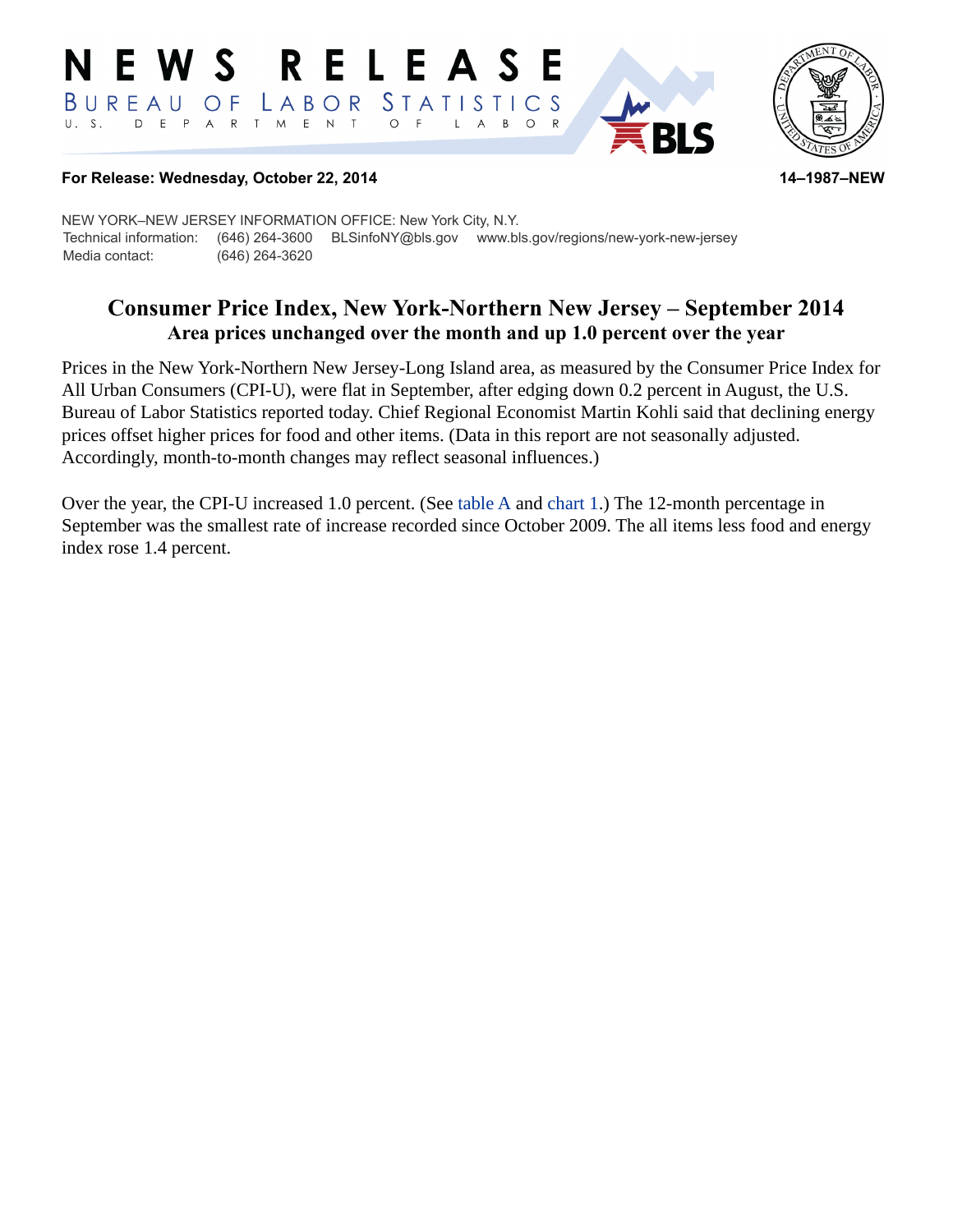#### <span id="page-1-0"></span>Chart 1. Over-the-year percent change in CPI-U, New York-Northern New Jersey-Long Island, Sept. 2011-Sept. 2014

#### Percent



#### **Food**

The food index increased 0.7 percent, following a 0.5-percent fall in August. Prices for food at home rose 0.9 percent, and groceries with higher September prices included bakery products, beef and veal, and fresh fruits. Prices for food away from home rose 0.4 percent, partly reflecting an increased in food prices at employee sites and schools.

Over the year, the food index increased 2.6 percent. At-home food prices rose 2.3 percent, and away-fromhome food prices advanced 3.1 percent. (See [table 1](#page-3-0).)

## **Energy**

The energy index decreased 2.4 percent, after declines of 3.2 percent in August and 0.9 percent in July. Gasoline prices dropped for the third consecutive month, falling 3.0 percent. A 2.4-percent reduction in electricity charges, along with lower prices for fuel oil, helped pull household energy prices down 1.9 percent. In contrast, prices for natural gas increased 0.3 percent.

For the year ended September 2014, energy prices fell 5.4 percent. Prices for gasoline were down 5.4 percent. Household energy prices also decreased 5.4 percent, with lower prices for electricity (-6.4 percent) and for natural gas (-6.2 percent).

## **All items less food and energy**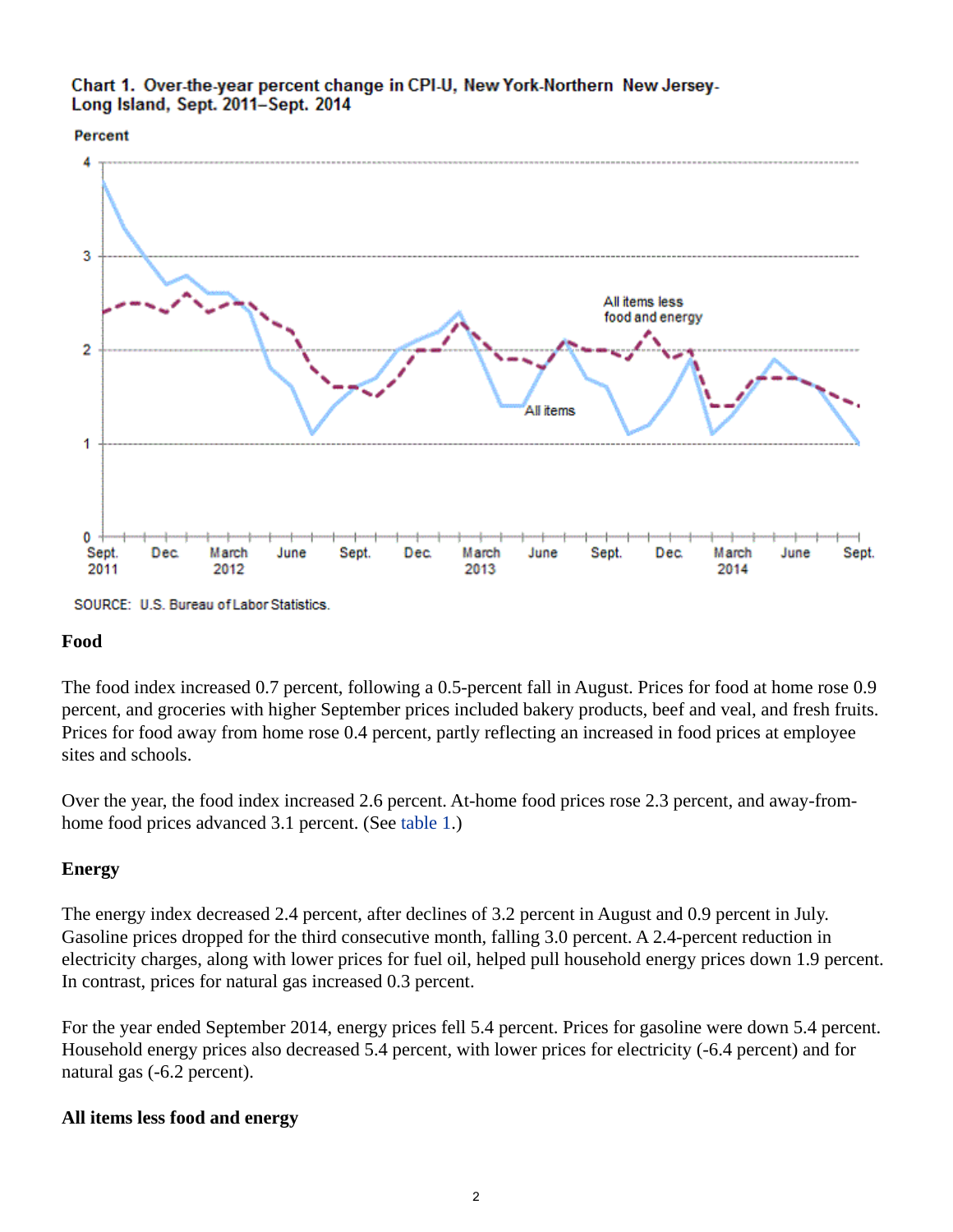The index for all items less food and energy ticked up 0.1 percent, after edging up 0.2 percent in August. A seasonal rise in apparel prices (4.1 percent) led index components with increases. Other categories with higher prices included medical care (0.3 percent) and other goods and services (0.8 percent). Largely offsetting these increases was a 0.2-percent decline in shelter prices, primarily attributable to reduced charges for out-of-town lodging. Lower prices were also reported for recreation (-0.6 percent) and for used cars and trucks.

From September 2013 to September 2014, the index for all items less food and energy increased 1.4 percent. Apparel prices advanced 1.2 percent, and medical care prices rose 2.3 percent. A 2.5-percent rise in shelter prices in part reflected a 3.0-percent increase in residential rent.

| Month | 2009        |                 | 2010   |                 | 2011   |                 | 2012           |                 | 2013          |                 | 2014   |                 |
|-------|-------------|-----------------|--------|-----------------|--------|-----------------|----------------|-----------------|---------------|-----------------|--------|-----------------|
|       | 1-<br>month | $12 -$<br>month | month  | $12 -$<br>month | month  | $12 -$<br>month | $1 -$<br>month | $12 -$<br>month | $1-$<br>month | $12 -$<br>month | month  | $12 -$<br>month |
|       | 0.2         | 1.5             | 0.2    | 2.4             | 0.3    | 1.5             | 0.4            | 2.8             | 0.5           | 2.2             | 0.9    | 1.9             |
|       | 0.5         | 1.6             | 0.0    | 1.8             | 0.5    | 2.1             | 0.4            | 2.6             | 0.6           | 2.4             | $-0.2$ | 1.1             |
|       | 0.2         | 0.8             | 0.5    | 2.1             | 0.7    | 2.3             | 0.6            | 2.6             | 0.1           | 1.9             | 0.4    | 1.3             |
|       | 0.2         | 0.8             | 0.2    | 2.1             | 0.4    | 2.5             | 0.4            | 2.4             | $-0.2$        | 1.4             | 0.0    | 1.6             |
|       | 0.2         | $-0.1$          | 0.2    | 2.2             | 0.6    | 2.9             | 0.1            | 1.8             | 0.1           | 1.4             | 0.5    | 1.9             |
|       | 0.5         | $-0.6$          | $-0.1$ | 1.5             | 0.2    | 3.2             | $-0.1$         | 1.6             | 0.3           | 1.8             | 0.0    | 1.7             |
|       | 0.2         | $-1.1$          | 0.1    | 1.5             | 0.3    | 3.3             | $-0.2$         | 1.1             | 0.2           | 2.1             | 0.1    | 1.6             |
|       | 0.3         | $-0.9$          | 0.2    | 1.4             | 0.4    | 3.5             | 0.6            | 1.4             | 0.1           | 1.7             | $-0.2$ | 1.3             |
|       | 0.1         | $-0.6$          | 0.0    | 1.2             | 0.2    | 3.8             | 0.4            | 1.6             | 0.3           | 1.6             | 0.0    | 1.0             |
|       | $-0.1$      | 0.0             | 0.2    | 1.5             | $-0.2$ | 3.3             | $-0.1$         | 1.7             | $-0.6$        | 1.1             |        |                 |
|       | 0.2         | 1.8             | 0.0    | 1.3             | $-0.3$ | 3.0             | 0.0            | 2.0             | 0.1           | 1.2             |        |                 |
|       | $-0.1$      | 2.3             | 0.0    | 1.4             | $-0.4$ | 2.7             | $-0.3$         | 2.1             | 0.0           | 1.5             |        |                 |

<span id="page-2-0"></span>**Table A. New York-Northern New Jersey CPI-U 1-month and 12-month percent changes (not seasonally adjusted)** 

## **CPI-W**

In September, the Consumer Price Index for Urban Wage Earners and Clerical Workers (CPI-W) was 256.945, up 0.1 percent over the month. The CPI-W increased 1.0 percent over the year.

## **The October 2014 Consumer Price Index for New York-Northern New Jersey-Long Island is scheduled to be released on Thursday, November 20, 2014 at 8:30 a.m. (ET).**

## **Technical Note**

The Consumer Price Index (CPI) is a measure of the average change in prices over time in a fixed market basket of goods and services. The Bureau of Labor Statistics publishes CPIs for two population groups: (1) a CPI for All Urban Consumers (CPI-U) which covers approximately 88 percent of the total population and (2) a CPI for Urban Wage Earners and Clerical Workers (CPI-W) which covers 29 percent of the total population. The CPI-U includes, in addition to wage earners and clerical workers, groups such as professional, managerial, and technical workers, the self-employed, short-term workers, the unemployed, and retirees and others not in the labor force.

The CPI is based on prices of food, clothing, shelter, and fuels, transportation fares, charges for doctors' and dentists' services, drugs, and the other goods and services that people buy for day-to-day living. Each month, prices are collected in 87 urban areas across the country from about 4,000 housing units and approximately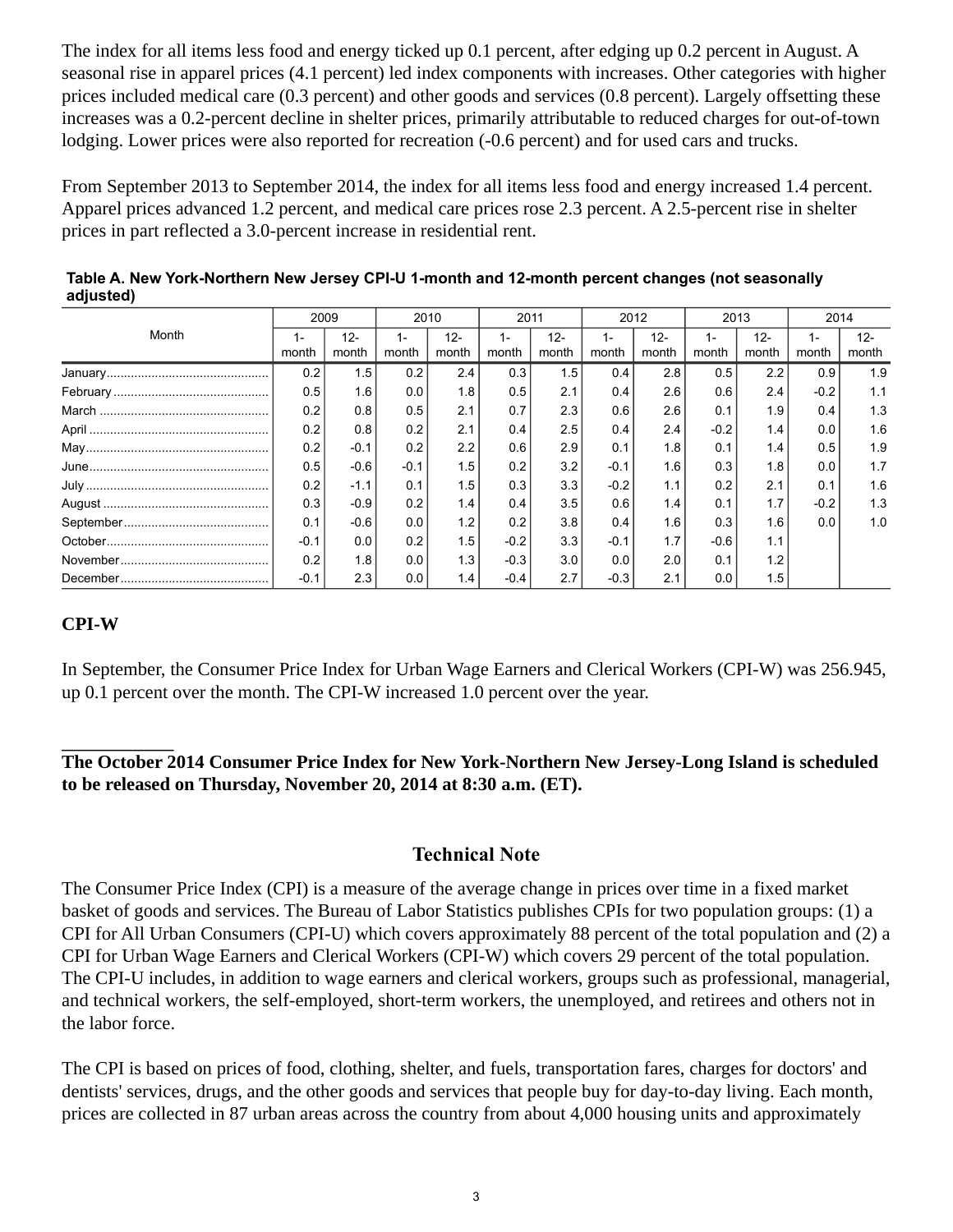26,000 retail establishments—department stores, supermarkets, hospitals, filling stations, and other types of stores and service establishments. All taxes directly associated with the purchase and use of items are included in the index.

The index measures price changes from a designated reference date (1982-84) that equals 100.0. An increase of 16.5 percent, for example, is shown as 116.5. This change can also be expressed in dollars as follows: the price of a base period "market basket" of goods and services in the CPI has risen from \$10 in 1982-84 to \$11.65. For further details see the CPI home page on the Internet at [www.bls.gov/cpi](https://www.bls.gov/cpi) and the BLS Handbook of Methods, Chapter 17, The Consumer Price Index, available on the Internet at [www.bls.gov/opub/hom/](https://www.bls.gov/opub/hom/homch17_a.htm) [homch17\\_a.htm](https://www.bls.gov/opub/hom/homch17_a.htm).

In calculating the index, price changes for the various items in each location are averaged together with weights that represent their importance in the spending of the appropriate population group. Local data are then combined to obtain a U.S. city average. Because the sample size of a local area is smaller, the local area index is subject to substantially more sampling and other measurement error than the national index. In addition, local indexes are not adjusted for seasonal influences. As a result, local area indexes show greater volatility than the national index, although their long-term trends are quite similar. **NOTE: Area indexes do not measure differences in the level of prices between cities; they only measure the average change in prices for each area since the base period.**

The New York-Northern New Jersey-Long Island, N.Y.-N.J.-Conn.-Pa. consolidated area covered in this release is comprised of Bronx, Dutchess, Kings, Nassau, New York, Orange, Putnam, Queens, Richmond, Rockland, Suffolk, and Westchester Counties in New York State; Bergen, Essex, Hudson, Hunterdon, Mercer, Middlesex, Monmouth, Morris, Ocean, Passaic, Somerset, Sussex, Union, and Warren Counties in New Jersey; Fairfield County and parts of Litchfield, Middlesex, and New Haven Counties in Connecticut; and Pike County in Pennsylvania.

<span id="page-3-0"></span>Information in this release will be made available to sensory impaired individuals upon request. Voice phone: 202-691-5200; Federal Relay Service: 800-877-8339.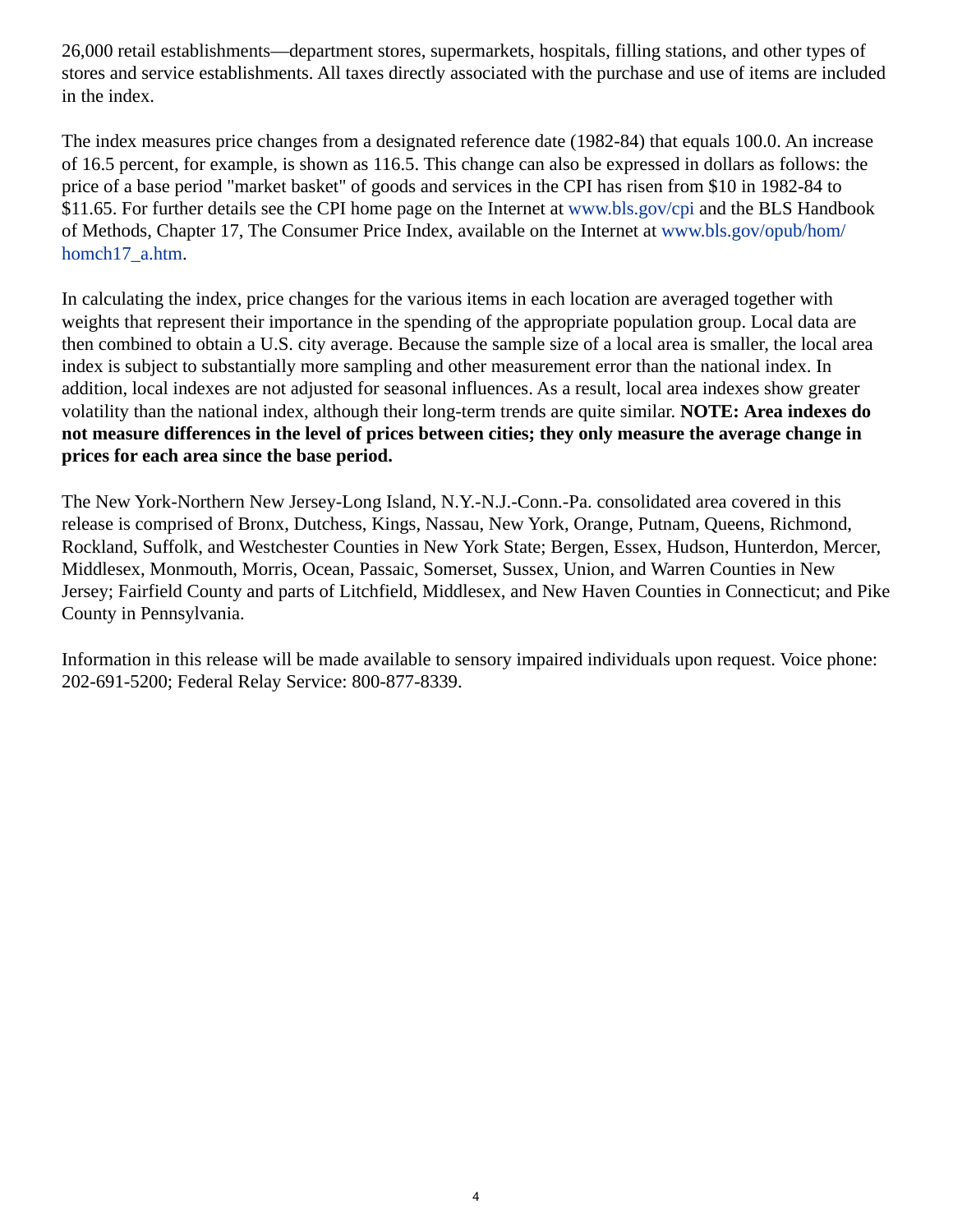#### **Table 1. Consumer Price Index for All Urban Consumers (CPI-U): Indexes and percent changes for selected periods, New York-Northern N.J.-Long Island, NY-NJ-CT-PA (1982-84=100 unless otherwise noted)(not seasonally adjusted)**

|                                               |              | Indexes      |               | Percent change from- |              |              |  |
|-----------------------------------------------|--------------|--------------|---------------|----------------------|--------------|--------------|--|
| Item and Group                                | July<br>2014 | Aug.<br>2014 | Sept.<br>2014 | Sept.<br>2013        | July<br>2014 | Aug.<br>2014 |  |
| <b>Expenditure category</b>                   |              |              |               |                      |              |              |  |
|                                               | 261.498      | 261.075      | 261.074       | 1.0                  | $-0.2$       | 0.0          |  |
|                                               | 755.953      | 754.731      | 754.728       |                      |              |              |  |
|                                               | 252.924      | 251.871      | 253.453       | 2.5                  | 0.2          | 0.6          |  |
|                                               | 252.972      | 251.724      | 253.453       | 2.6                  | 0.2          | 0.7          |  |
|                                               | 253.161      | 250.762      | 253.019       | 2.3                  | -0.1         | 0.9          |  |
|                                               | 259.400      | 259.709      | 260.756       | 3.1                  | 0.5          | 0.4          |  |
|                                               | 247.805      | 249.724      | 249.046       | 0.7                  | 0.5          | $-0.3$       |  |
|                                               | 277.203      | 277.613      | 276.841       | 1.4                  | -0.1         | $-0.3$       |  |
|                                               | 341.523      | 343.008      | 342.474       | 2.5                  | 0.3          | $-0.2$       |  |
| Rent of primary residence <sup>(1)</sup>      | 349.097      | 350.591      | 350.887       | 3.0                  | 0.5          | 0.1          |  |
| Owners' equivalent rent of residences (1) (2) | 348.016      | 348.989      | 349.349       | 2.5                  | 0.4          | 0.1          |  |
| Owners' equivalent rent of primary            | 347.772      | 348.723      | 349.085       | 2.5                  | 0.4          | 0.1          |  |
|                                               | 206.056      | 202.314      | 199.028       | $-4.4$               | $-3.4$       | $-1.6$       |  |
|                                               | 201.937      | 197.590      | 193.861       | $-5.4$               | $-4.0$       | $-1.9$       |  |
|                                               | 186.360      | 181.837      | 178.783       | $-6.3$               | -4.1         | $-1.7$       |  |
|                                               | 197.191      | 193.541      | 188.844       | $-6.4$               | $-4.2$       | $-2.4$       |  |
| Utility (piped) gas service (1)               | 158.973      | 152.783      | 153.190       | $-6.2$               | $-3.6$       | 0.3          |  |
| Household furnishings and operations          | 117.559      | 117.169      | 117.424       | $-1.5$               | $-0.1$       | 0.2          |  |
|                                               | 123.455      | 126.987      | 132.162       | 1.2                  | 7.1          | 4.1          |  |
|                                               | 234.140      | 230.259      | 228.226       | $-1.5$               | $-2.5$       | $-0.9$       |  |
|                                               | 221.363      | 218.292      | 215.995       | $-1.3$               | $-2.4$       | $-1.1$       |  |
|                                               | 294.677      | 281.865      | 273.390       | $-5.4$               | $-7.2$       | $-3.0$       |  |
|                                               | 293.381      | 280.609      | 272.166       | $-5.4$               | $-7.2$       | $-3.0$       |  |
| Gasoline, unleaded regular (3)                | 295.847      | 281.983      | 273.227       | $-5.8$               | $-7.6$       | $-3.1$       |  |
| Gasoline, unleaded midgrade (3) (4)           | 295.651      | 286.186      | 277.896       | $-4.4$               | $-6.0$       | $-2.9$       |  |
| Gasoline, unleaded premium (3)                | 290.380      | 280.952      | 274.172       | $-4.0$               | $-5.6$       | $-2.4$       |  |
|                                               | 439.665      | 438.499      | 439.646       | 2.3                  | 0.0          | 0.3          |  |
|                                               | 118.928      | 118.474      | 117.818       | $-0.5$               | $-0.9$       | $-0.6$       |  |
|                                               | 141.201      | 141.393      | 141.303       | 0.0                  | 0.1          | $-0.1$       |  |
|                                               | 399.930      | 397.254      | 400.345       | 1.1                  | 0.1          | 0.8          |  |
| <b>Commodity and service group</b>            |              |              |               |                      |              |              |  |
|                                               | 261.498      | 261.075      | 261.074       | 1.0                  | $-0.2$       | 0.0          |  |
|                                               | 195.806      | 194.679      | 195.666       | 0.3                  | $-0.1$       | 0.5          |  |
| Commodities less food and beverages           | 158.531      | 157.426      | 158.077       | $-1.3$               | $-0.3$       | 0.4          |  |
| Nondurables less food and beverages           | 204.037      | 201.983      | 203.547       | $-1.1$               | $-0.2$       | 0.8          |  |
|                                               | 101.127      | 101.080      | 100.738       | $-1.8$               | $-0.4$       | $-0.3$       |  |
|                                               | 317.859      | 317.985      | 317.203       | 1.4                  | $-0.2$       | $-0.2$       |  |
| Special aggregate indexes                     |              |              |               |                      |              |              |  |
|                                               | 253.682      | 253.289      | 253.244       | 0.9                  | $-0.2$       | 0.0          |  |
|                                               |              |              |               |                      |              |              |  |

Note: See footnotes at end of table.